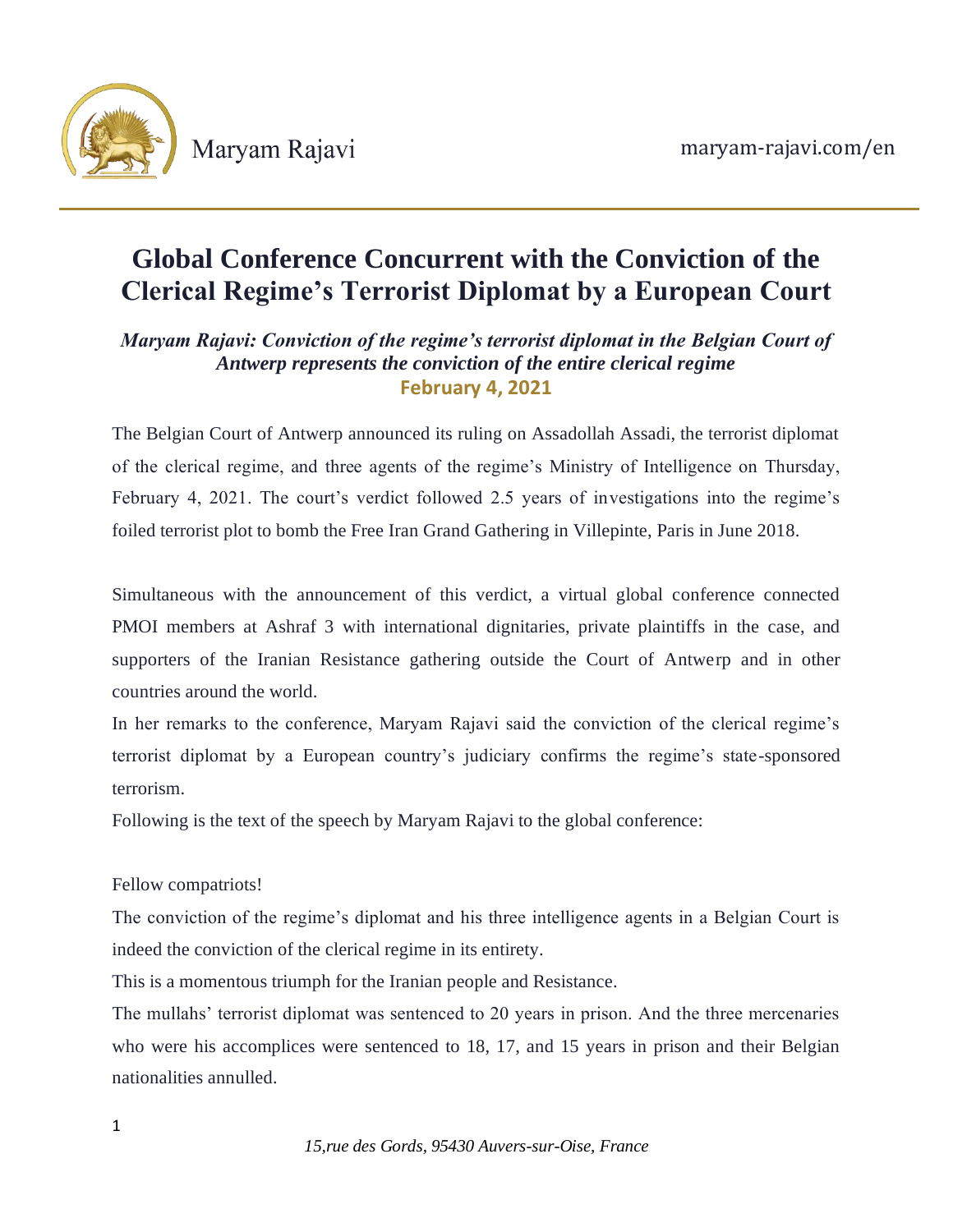This is a heavy political and diplomatic blow to the clerical regime in Iran.

It marks an end to deceptions by both factions of the regime to cover up their roles in terrorist crimes. It revealed the scandalous bankrolling of their agents to sustain the demonization campaign against the PMOI and the Iranian Resistance.

It is an irreparable blow to the clerical regime's strategy of exporting and spreading terrorism.

The court just read out its ruling. I saw the burst of joy in each of your gatherings around the world. And I am sure that the people of Iran are also celebrating along with you.

And this is only the beginning.

These victories will continue. The regime will be condemned consecutively in international bodies, and will ultimately be overthrown at the hands of the Iranian people and Resistance, and by the Resistance Units and the Army of Freedom.

Yes, the overthrow of the mullahs' regime will be the definite result of the Iranian people's determination and desire.

Khamenei and his regime are entangled in a web of defeats and deadlocks.

The terrorist plot to launch a mass slaughter in the Resistance's grand gathering in Paris failed miserably. The regime's terrorist-diplomat and other mercenaries were arrested, jailed and put on trial. The regime's 2.5-year attempts to score deals or to blackmail governments to swap their terrorist-diplomat all failed.

Yes, indeed, the regime will continue to receive more setbacks and face more deadlocks until it is entirely overthrown and the people of Iran are free.

# **Who is the real terrorist?**

Fellow compatriots,

The Iranian Resistance has successfully won a major legal and political battle.

Two decades ago, the mullahs sought to enchain the PMOI and the organized Resistance of the Iranian people by pursuing cases filled with false allegations and through terror listings in the U.S., U.K., Germany and France. But by relying on your sacrifices, the Iranian Resistance shattered all those chains and obstacles.

Today, February 4, actually marks the sixth anniversary of the final ruling of the French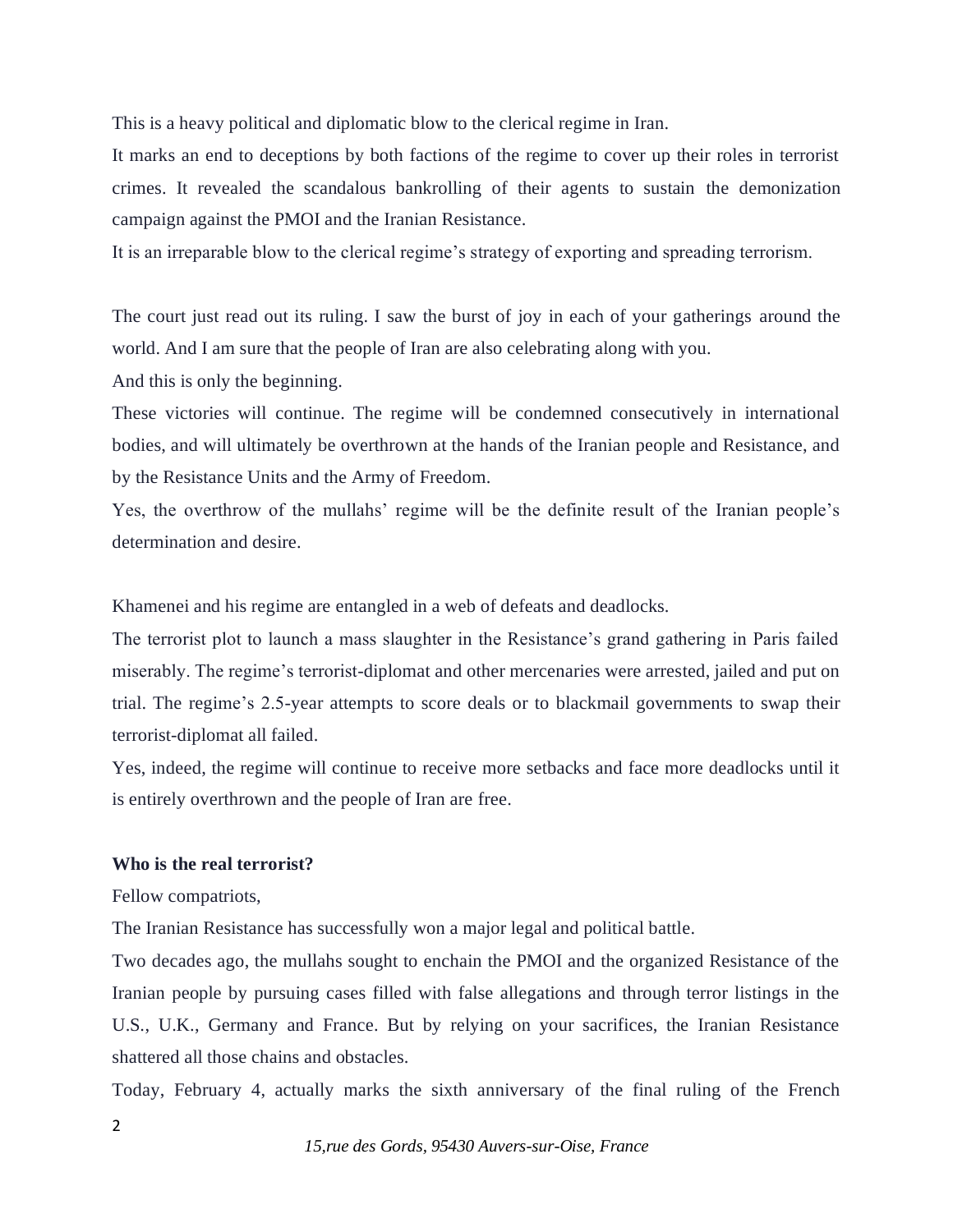Judiciary, which struck down the allegation of terrorism against the Iranian Resistance. It thus closed the June 17, 2003 dossier which had been kept alive by the regime's appeals and of course by its spending of exorbitant sums of money.

The appeal had been filed on behalf of a deceased agent of the Ministry of Intelligence and it ultimately turned into a disgraceful defeat.

Those days, the regime's dead and carcasses emerged out of every corner to crush the Iranian Resistance, but they failed.

Those days, the Iranian Resistance challenged the mullahs' hirelings to file legal complaints and pursue their claims in court about the allegations of "suspicious deaths," "forced divorces," and "financial fraud." But they failed to do so.

On that day, justice in Europe exonerated the Iranian Resistance from the trumped up charge of terrorism and other similar allegations arising from the June 17 dossier, which included some 100,000 pages.

But today, justice in Europe condemned real terrorism and terrorists operating under the banner of Islam and Shiism, namely the clerical regime's religious dictatorship.

It is befitting today to congratulate the people of Iran on this ruling, because they are the main victims of the regime's terrorism and suppression.

This is the result of the ultimate sacrifices made by martyrs, from Prof. Kazem Rajavi, the great martyr for human rights, to other opponents of the regime who lost their lives as a result of terrorist operations carried out by the regime outside Iran over the past four decades.

Dear compatriots and friends,

During the trial of the regime's terrorist diplomat, his lawyer said: "My client feels that it is not himself but his government that is on trial."

Yes, the main party tried by the Court of Antwerp in Belgium was indeed the mullahs' regime. This development revealed significant facts:

The fact that the clerical regime has organized an extensive network for its state-sponsored terrorism.

The fact that the regime feels threatened and desperate to counter its democratic alternative, and

3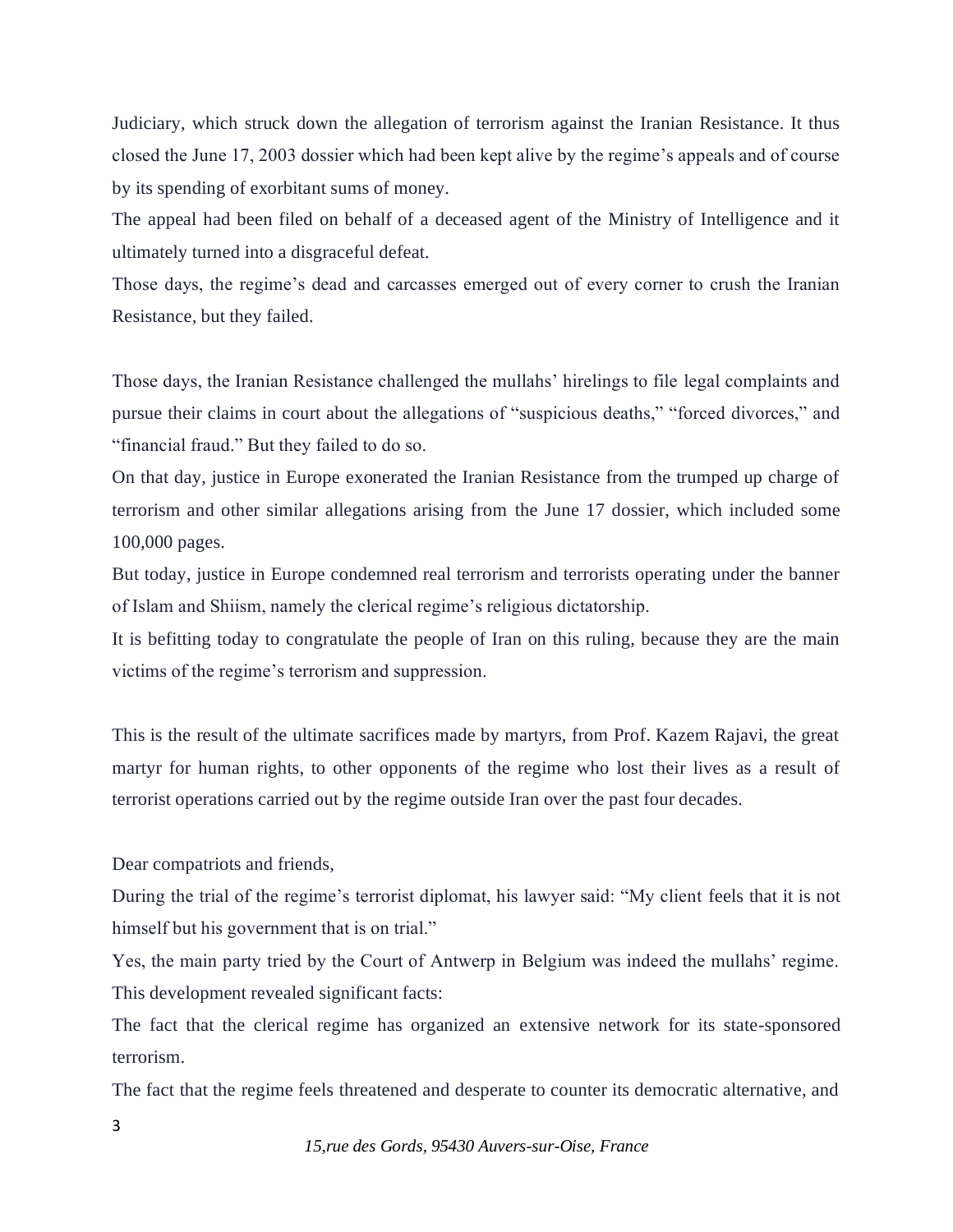thus is prepared to take enormous risks.

And the fact that all the regime's factions are united and collaborate with each other in carrying out terrorist crimes. In other words, when it comes to savagery and pure evil, "moderates" and "hardliners" constantly try to upstage one another.

Maryam Rajavi at the Global Conference Concurrent with the Conviction of the Clerical Regime's Terrorist Diplomat by a European Court - February 4, 2021

## **Zarif, a smiling Ribbentrop (Hitler's Foreign Minister)**

For years, in order to justify the policy of appeasement, the regime's apologists promoted the illusion that it is only a rogue internal faction that carries out the regime's terrorist plots. But 2.5 years of investigations into this issue has now confirmed that the entire clerical regime has been involved in terrorism, including this specific terrorist plot.

The head of Belgium's State Security Service said that intelligence officials had determined the planned bombing was a state-sanctioned operation, approved in Tehran.

Yes, this is not a rogue faction at work. It is the entire regime that is engaged in rogue and hostile behavior against humanity.

It is the entirety of this regime that has established an organized infrastructure of state-sponsored terrorism to evade its own downfall.

The mullahs advance their foreign policy on the basis of terrorism. And they advance terrorism under the cover of foreign policy.

Besides, there is absolutely no daylight between the regime's institutions when it comes to committing crimes and terrorism. The terrorist Qods Force is practically integrated with the regime's Foreign Ministry in many areas. And, in most cases, the Foreign Minister himself acts as a servant and lackey of the Islamic Revolutionary Guard Corps (IRGC). As Zarif himself has pointed out, he used to meet with the terror master and eliminated Qods Force commander Qassem Soleimani every week in order to coordinate the activities of the Foreign Ministry.

Two years ago, Javad Zarif openly told the regime's parliament: "We [the Foreign Ministry] do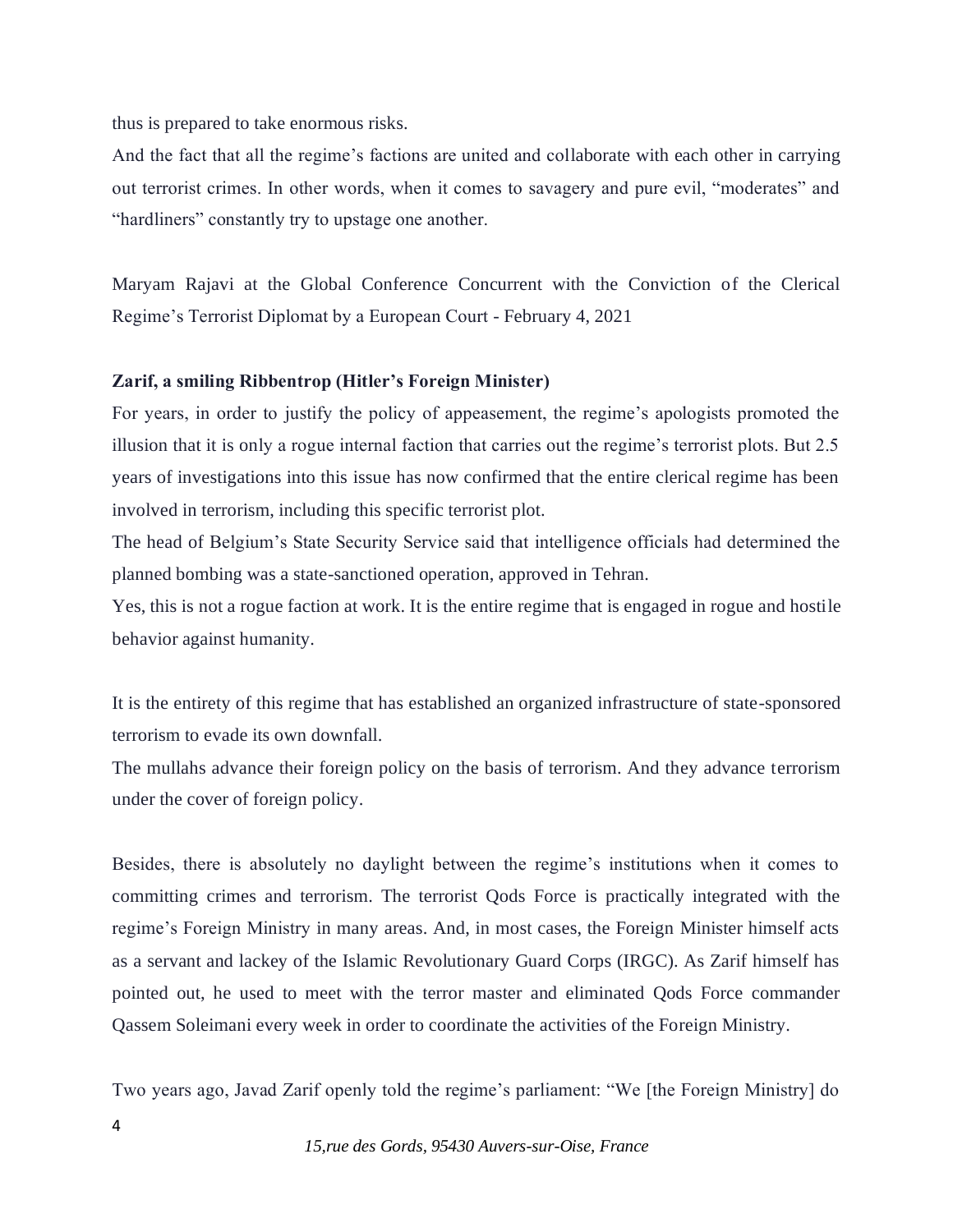not have a system that acts on its own volition. … Can we really do something in this country without reporting it?" He emphasized: "We have never sought to do anything contrary to the commands of His Excellency, the Leader [Khamenei]."

Indeed, Mr. Radoslaw Sikorski, MEP and former Polish Foreign Minister, was right to say that "Zarif is a smiling Ribbentrop," referring to the Nazis' Foreign Minister.

#### **Iranian regime's terrorism is not distinct from its repression**

Dear friends,

A decade ago, the Leader of the Iranian Resistance, Massoud Rajavi, said: The policy of appeasement "grants the murderous mullahs the opportunity to brutally suppress the people of Iran and carry out daily execution, to continue their export of terrorism to Iraq, Afghanistan, and other countries in the Middle East, to prolong their nuclear weapons program, and to extend the range of their missiles and explosives to Europe."

Although they achieved some of their objectives under the auspices of the policy of appeasement, the endurance of the National Council of Resistance of Iran as the only viable democratic alternative to the regime, the Iranian people's persistent uprisings over the years, as well as the ultimate price paid in blood by our people and Resistance, put an end to the era of appeasement of the mullahs. No one can ever revive this lifeless and buried policy.

The historic ruling by the Court of Antwerp confirmed this fact.

The court and its long investigations in Belgium and Germany also revealed a series of the regime's political and intelligence schemes and tricks.

The regime's terrorist diplomat had been crisscrossing at least 11 European countries to hand out money to the regime's operatives, spies, and informants.

The cash was paid to agents involved in the regime's demonization campaign that paves the way for terrorist plots against the PMOI and the Iranian Resistance.

But the most important tactic revealed and foiled along with this terrorist plot was blaming the conspiracy on the PMOI itself.

On the very day the regime's terrorist diplomat was arrested, the mullahs' Foreign Minister, who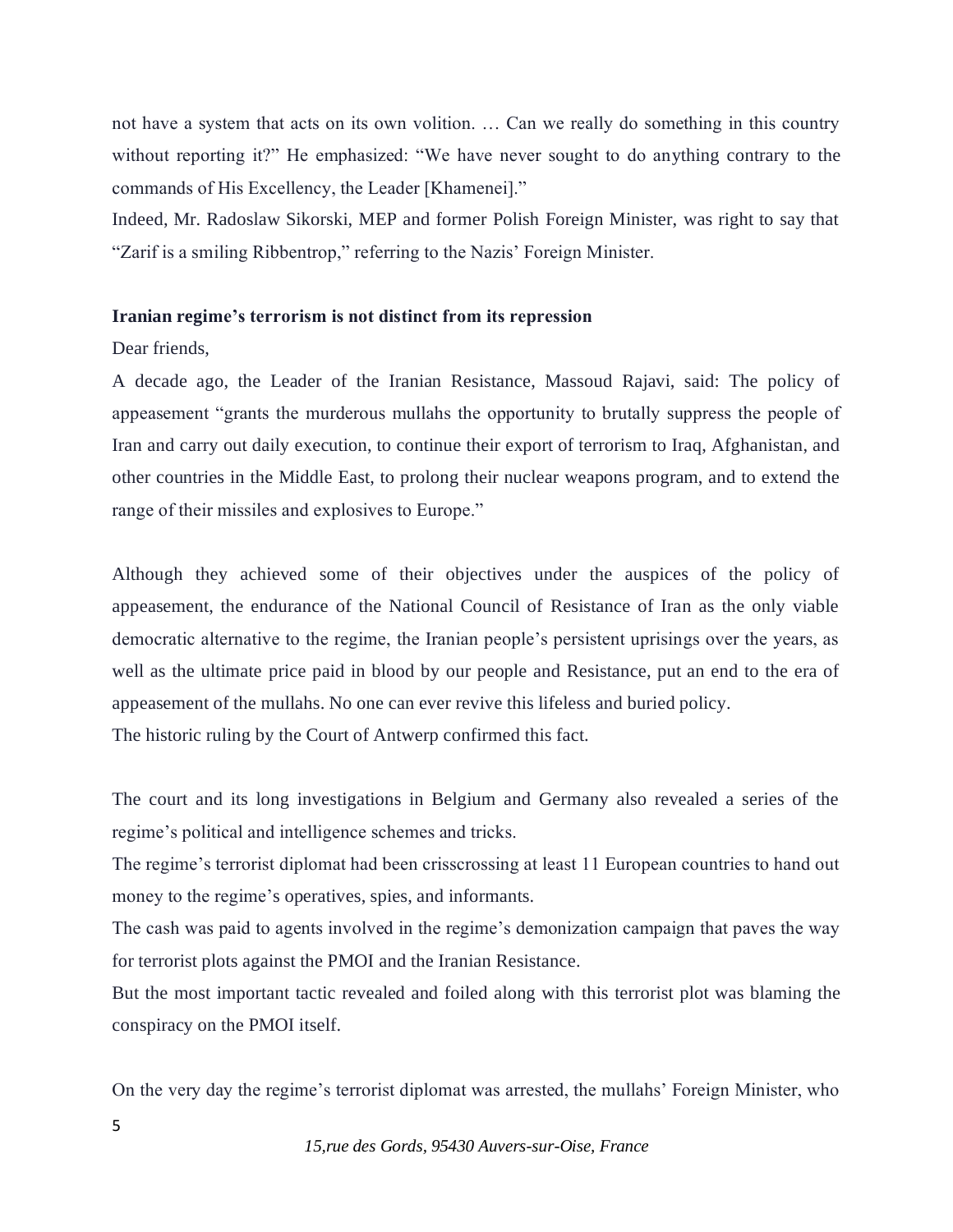was personally involved in the plot, tried to suggest that the PMOI itself was the culprit.

Therefore, this issue goes beyond the conviction of an individual diplomat of the regime. It is a political defeat for the mullahs, a judicial conviction for the regime, and the neutralization of many of its policies and tactics.

I would like to extend my gratitude to all the honorable dignitaries who participated in this trial as private plaintiffs. I would like to thank 240 members of European parliaments, 22 former European ministers and statesmen, and members of the Parliamentary Assembly of the Council of Europe who have called for a change in policy vis-à-vis the Iranian regime in all aspects.

I would like to remind all governments and the international institutions that the clerical regime's terrorism is not distinct from its domestic suppression or from its nuclear weapons program. Neither is it distinct from its warmongering and crimes in the Middle East or from its missiles program.

Efforts to contain and control the regime's nuclear program will not succeed unless they are coupled and linked with a firm stance against violations of the human rights of the people of Iran, and with the eviction of the mullahs from the Middle East as well as the dismantling of the regime's missiles program.

Maryam Rajavi at the Global Conference Concurrent with the Conviction of the Clerical Regime's Terrorist Diplomat by a European Court - February 4, 2021

#### **Antwerp Court Ruling, obligations for Europe and the international community**

The day after the conclusion of the nuclear deal between the regime and the P5+1, I reiterated on behalf of the Iranian Resistance that "if the P5+1 had been firm, the Iranian regime would have had no other option but to fully retreat and permanently abandon its efforts to acquire a nuclear weapon, and specifically it would have abandoned uranium enrichment and completely shut down its bomb-making projects."

We also pointed out that "one must decisively insist that the regime must stop meddling in, and withdraw its forces from, the entire Middle East."

On the same day, we emphasized that "any agreement that overlooks the Iranian people's human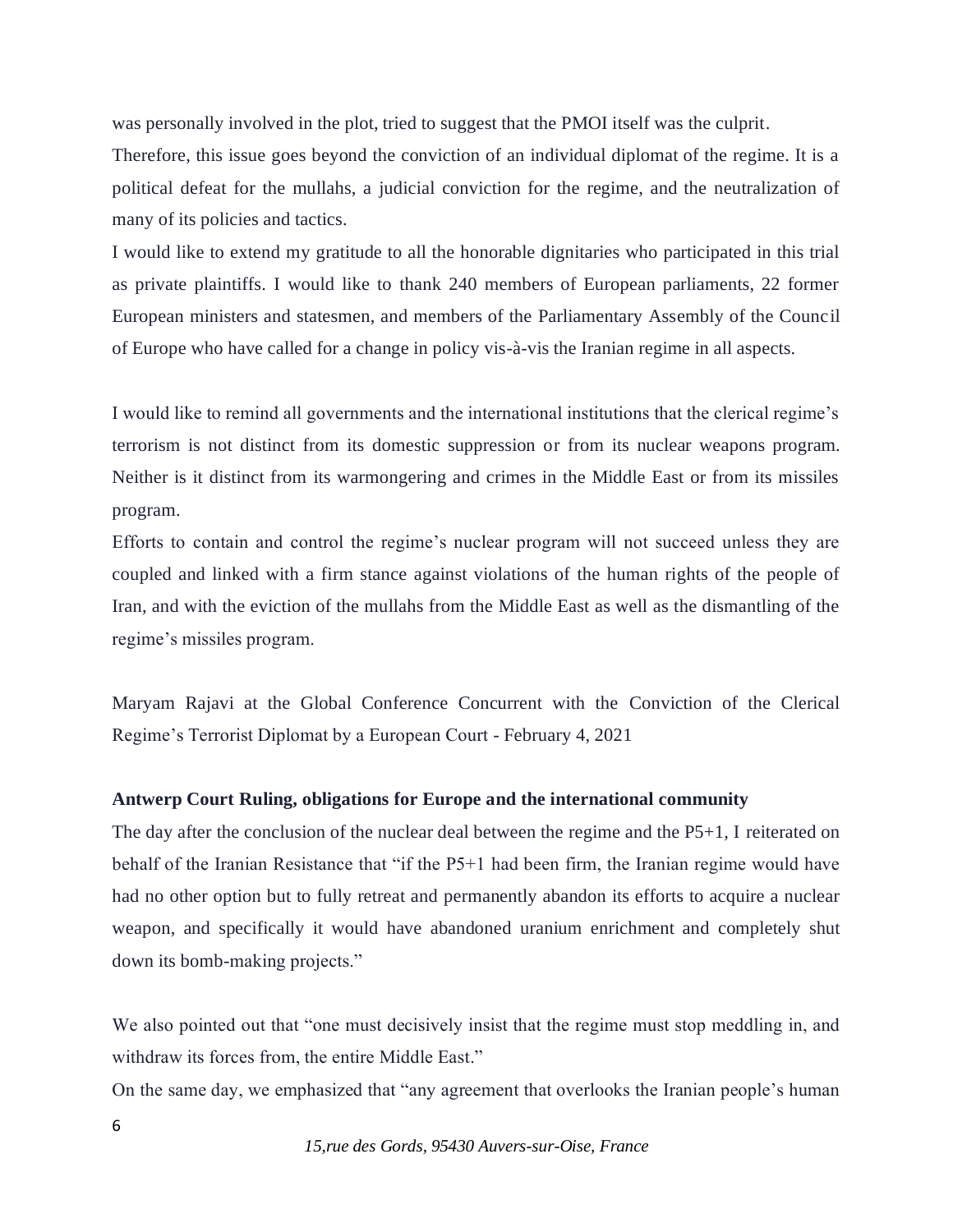rights only encourages suppression and ceaseless executions by the regime, and tramples upon the rights of the people of Iran, the Universal Declaration of Human Rights and the United Nations Charter."

Over the past six years, each of these facts and assertions has been proven one by one.

Today, what we say is this: The conviction of the clerical regime in the Court of Antwerp is a very significant step, but it must be continued until the regime's entire terrorism apparatus is dismantled.

Western governments must prevent the Iranian regime from exploiting their legal, diplomatic, banking, and technological resources, as well as their democratic conditions, to advance its terrorist objectives.

They must prevent the regime from deceiving western intelligence services and from taking advantage of such contacts to protect its own terrorists.

They must prevent the regime from painting its agents as political opponents while disguising its espionage and terrorist activities under the cover of opposition to the PMOI.

Yes, beyond its legal repercussions, the ruling by the Court of Belgium bears certain obligations for Europe and the international community.

Therefore, as prominent European parliamentarians and dignitaries have declared, the Iranian Resistance once again calls on governments of Europe to change their approaches and policies:

• Shut down the regime's embassies and other centers in Europe, all of which are hubs for terrorism.

• Hold the regime's Foreign Minister accountable. It was proven that his ministry, and the embassy and diplomat under his control, were involved in planning and preparing for the potential mass slaughter.

• Designate the entire Ministry of Intelligence and the IRGC as terrorist entities.

• Prosecute the regime's leaders who are in charge and are the masterminds of its terrorism infrastructure. They must face justice.

• The mullahs' intelligence agents and mercenaries under any cover must be prosecuted and expelled. Granting them refugee status or citizenship must be considered a red line.

• Any form of renormalization of diplomatic relations with the regime must be made contingent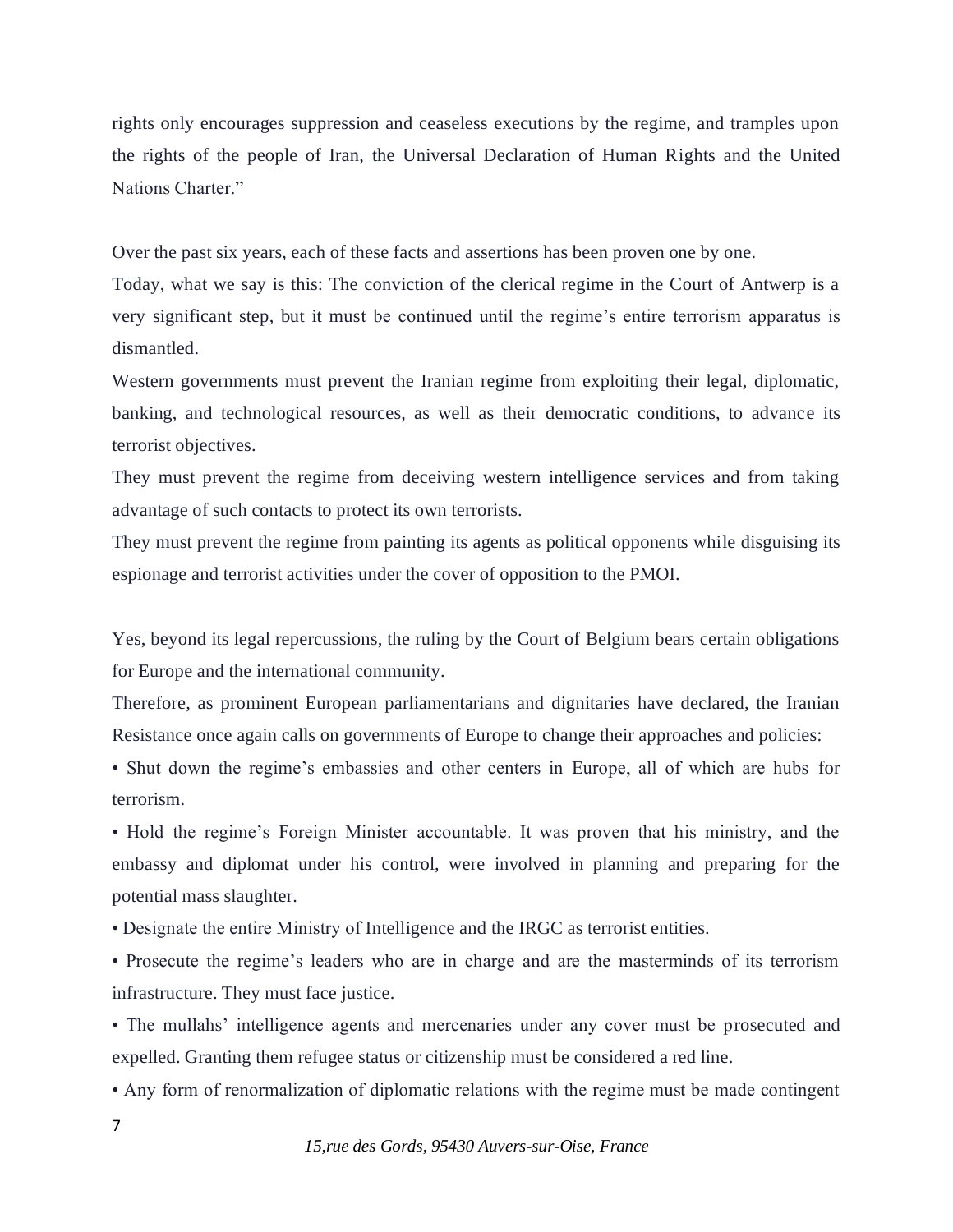on dismantling its terrorism infrastructure and on the observance of the human rights of the people of Iran.

Compatriots, sisters and brothers,

The mullahs' regime relies on terrorism and suppression to survive. The momentous legal and judicial blow to its strategy of exporting terrorism is, therefore, an achievement for all those oppressed by this regime and all the courageous souls who stand up to it.

They include the families of young Baluchis who are savagely executed by Khamenei, women and youths who suffer under maximum repression, the impoverished people whose shelters are razed by the mullahs, and the tens of millions of people who are suffering from the COVID-19 pandemic and yet the mullahs have refused to purchase vaccines, thereby leaving people without any defenses against the disease.

Yes, this is an achievement for all the people of Iran against the vicious regime of the mullahs.

### **Clerical regime's leaders must face justice**

Dear friends,

The Iranian Resistance's momentous legal and political campaign against the clerical regime triumphed.

Our objective was neither to receive reparations, nor to retaliate or take revenge. Rather, we want the machinery of terrorism and suppression of our people dismantled and replaced by our people's sovereignty and universal suffrage.

I salute my dear sister, Ingrid Betancourt, who once said: "Our voice is the voice of faith, and a voice of conviction in justice. We are convinced that justice is our answer to suppression and terrorism."

My dear compatriots, sisters and brothers,

In just three days, we mark the anniversary of the epic martyrdom of Ashraf Rajavi and Moussa Khiabani. Six days from today is the anniversary of the 1979 Revolution whose leadership was usurped by Khomeini, engulfing it in a quagmire of reactionary ideology and repression.